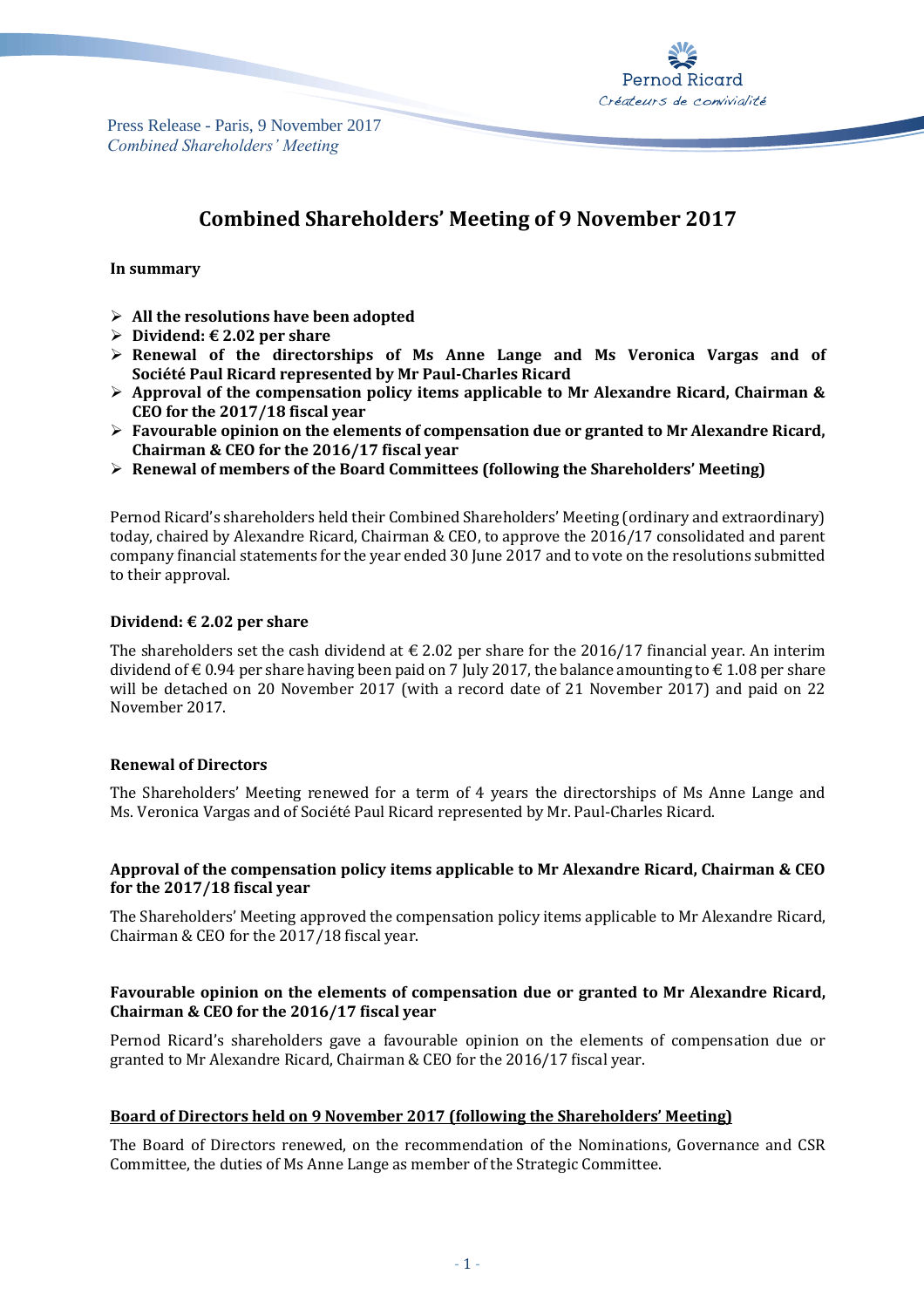

Press Release - Paris, 9 November 2017 *Combined Shareholders' Meeting*

## **Biography**



*Ms Anne Lange, a French citizen, is a graduate of the Institut d'Études Politiques in Paris and of the École Nationale d'Administration (ENA). Ms Anne Lange began her career within the office of the Prime Minister as Director of the State-Controlled Broadcasting Office. In 1998, she joined Thomson as Manager of strategic planning before being appointed Head of the eBusiness Europe Department in 2000. In 2003, Ms Anne Lange took up the function of General Secretary of the Rights on the Internet Forum, a public body reporting to the office of the Prime Minister. From 2004 to 2014, she went on to successively hold the positions of Director of Public Sector Europe, Executive Director Media and Public Sector Global Operations (in the USA), and Innovation Executive Director within the Internet Business Solution Group division at Cisco.*

*She is currently co-founder and CEO of Mentis, a company which develops applications and platforms in the field of connected objects and collaborates with groups on mobility solutions and management of urban spaces. She is Director of Orange\* and the Imprimerie Nationale.*

*Ms Anne Lange has strong expertise in innovation and digital technology which she has developed for the past twenty years, both in the public and private sectors.*

*\*Listed company*



*Ms Veronica Vargas received a MEng degree in Industrial Engineering from the "Escuela Técnica Superior de Ingenieros" (Seville, Spain) and completed her degree in France at École Centrale Paris (ECP).*

*Ms Veronica Vargas started her professional career at the beginning of 2007 at Société Générale Corporate & Investment Banking in Paris as part of the Strategic and Acquisition Finance team. She joined the London team in 2009, where she continues to be involved in advising clients on all aspects related to the optimisation of their capital structure, as well as executing strategic transactions to support clients' key business needs, including acquisitions, spin-offs, share buybacks, and other strategic transactions.*

*Ms Veronica Vargas is a great-granddaughter of Mr Paul Ricard, the founder of Société Ricard, and has been a permanent representative of Rigivar SL Company, a member of the Supervisory Board of Société Paul Ricard since 2009.*

*Ms Veronica Vargas has been a Director of Pernod Ricard since 2015.*